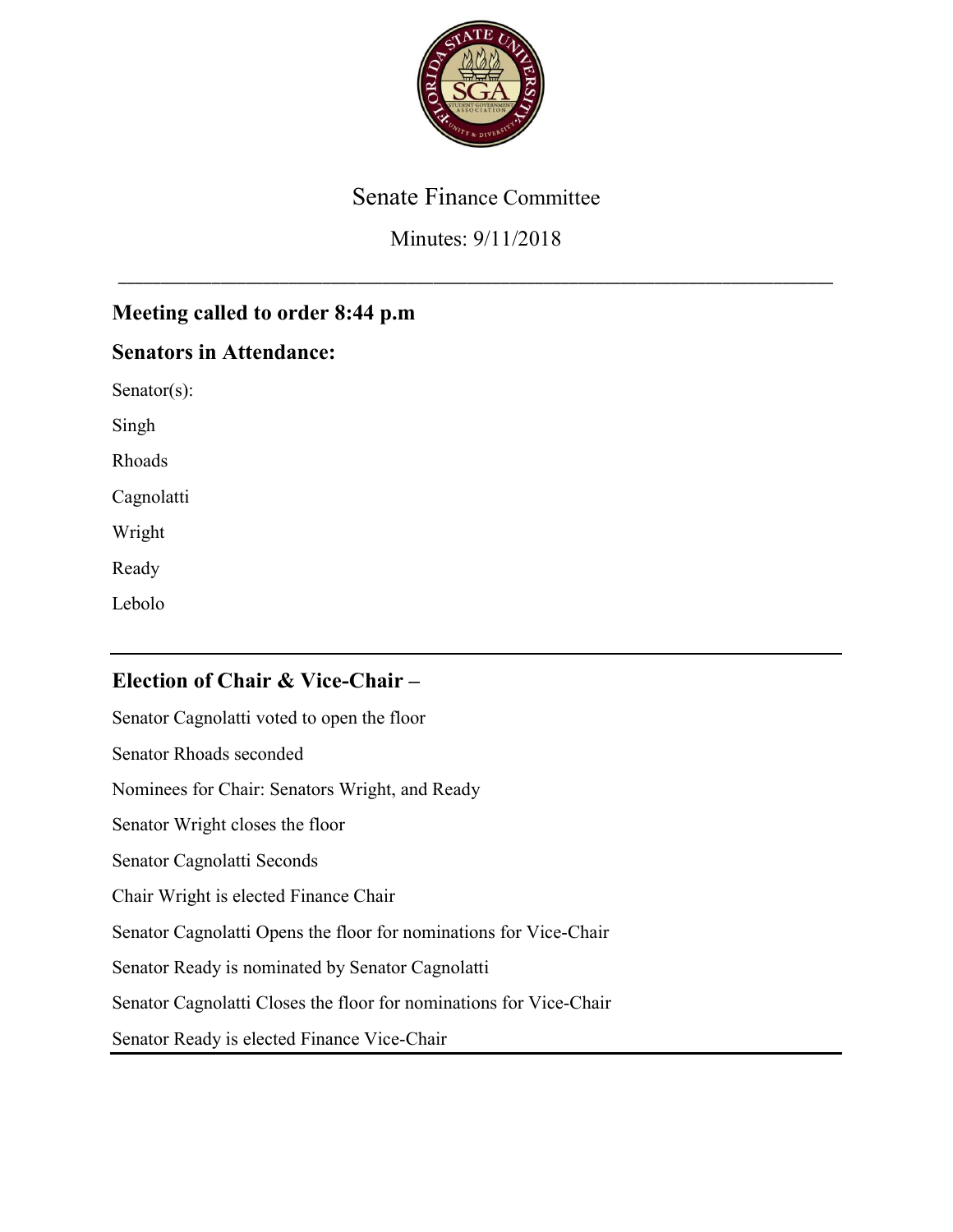## RTAC Requests/Nomination –

Senator Aparicio briefs Senate on RTAC appointments.

### The Big Event:

The Big Event presented to Finance and asked for more money than was given in RTAC.

Vote:

Senator Cagnolatti moves to fund Big Event \$1750.

Senator Singh seconds

Finance decided unanimously decided to fund Big Event \$1750.

### Biomedical Engineering Society:

Senator Cagnolatti moves to fund Biomedical Engineering Society in the amount of \$2,424.37.

Senator Ready seconded.

Unanimous approval by Finance in the amount of \$2,424.37.

### Filipino Student Association

Senator Lebolo moved to fund the Filipino Student Association in the amount of \$1765.98.

Senator Ready seconded.

Unanimous approval by Finance in the amount of \$1765.98.

### Nomination for RTAC

Ian Leonard, candidate for RTAC presented to the Finance committee

### Questions:

Senator Aparicio asked "Why RTAC over PAC?".

### Vote:

Senator Cagnolatti moves to vote on the candidate.

Senator Lebolo seconds

Finance voted unanimously to forward the candidate.